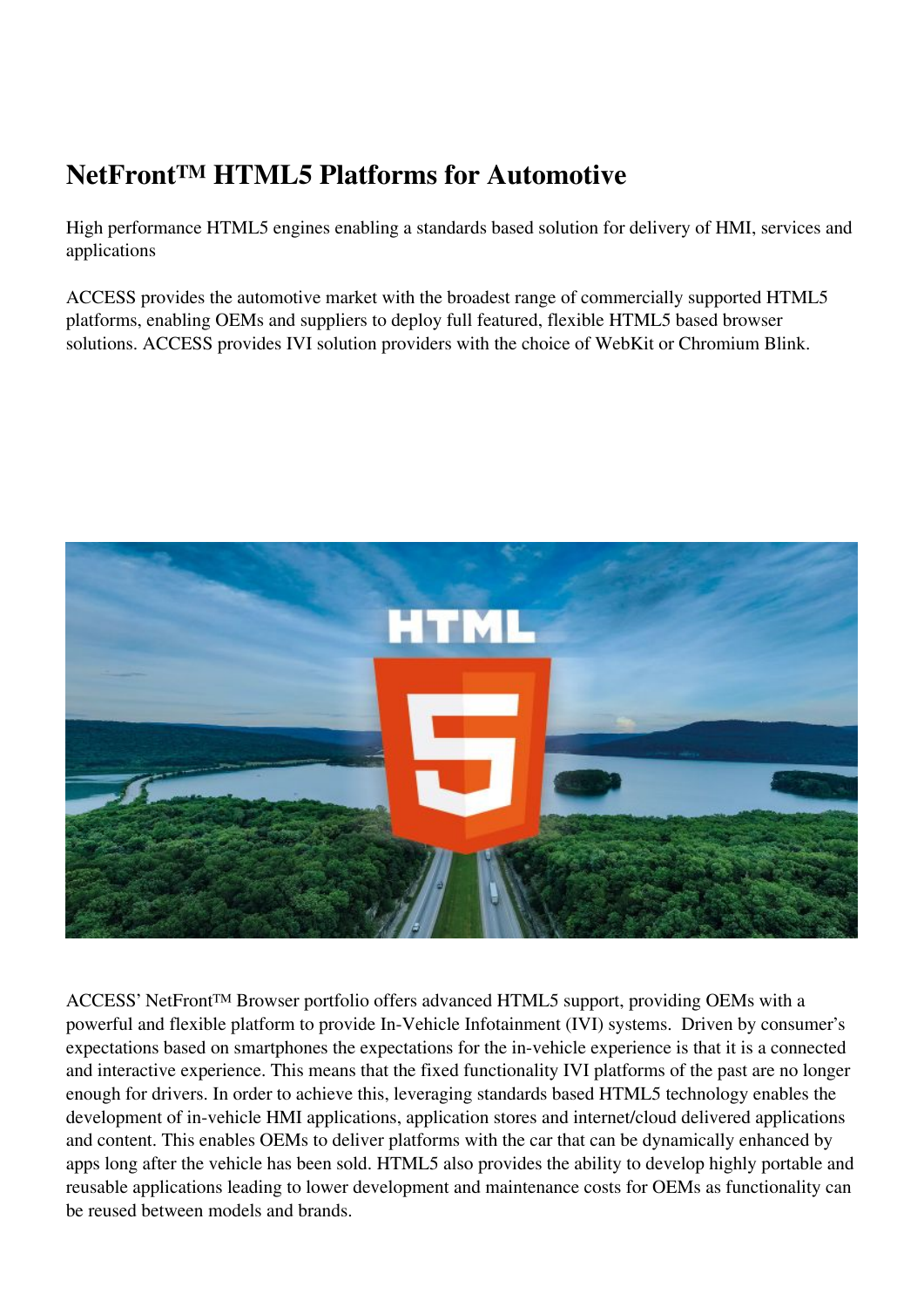## **The ACCESS Approach**

Commercially supported WebKit and Chromium Blink based browser engines, along with world class support and engineering services means that ACCESS offers choice and security to OEMs and IVI platform developers. ACCESS NetFront Browser HTML5 solutions help IVI system developers by leveraging a wide experience of successfully delivering to the embedded browser, CE equipment and automotive markets. Partnering with ACCESS brings the technology and know-how needed for any automotive integration project and ensures a successful deployment of the chosen HTML5 service platform. ACCESS addresses real world shortcomings which affect open source browser platforms to ensure they are applicable to vehicle IVI platforms. By providing robust and reliable solutions with high stability and market leading performance on embedded platforms ACCESS helps reduce time to market and risk. Support, maintenance and engineering services help throughout the integration and deployment phases of the project.

# **HTML5 Standards and Platform Support**

ACCESS HTML5 platforms for automotive deliver support for core HTML5, CSS3 and JavaScript and a choice for Tier1s and OEMs based on the target platform. ACCESS is a member of GENIVI, regularly demonstrating at the member's showcase events and is actively reviewing the evolving W3C Vehicle Information API. Additionally, ACCESS offers support for worldwide Digital Television (DTV) standards and specifications, including HbbTV (1.5 & 2.0.1), BML and Hybridcast / ARIB STD-B62/TR-B39 (2nd generation digital broadcasting). Support for online platforms delivered as OTT services, such as YouTube, make NetFront™ browsers an ideal solution for connected automotive infotainment systems as vehicle connectivity improves.

A key additional value of ACCESS solutions for the automotive industry is support for external media players via both Chromium Blink and WebKit . This enables the HTML5 platform to leverage industry standard media player solutions using standard web technologies.

NetFront™ browser solutions are provided as a Software Development Kit (SDK) which is embedded into the IVI solution architecture. The SDK approach provides the IVI platform developer maximum flexibility to integrate HTML5 capabilities within their platform to ensure the best presentation of the Human-Machine Interface (HMI), in-car services or downloaded apps for extended functionality. ACCESS solutions provide support for key automotive operating system platforms such as QNX and Linux.

## **High Performance**

ACCESS engineers its HTML5 solutions to take advantage of platform and hardware capabilities, supporting OpenGL ES and industry standard media playback solutions. This enables delivery of market leading performance, with fully supported and maintained APIs rather than project specific changes that lead to increased ongoing maintenance costs.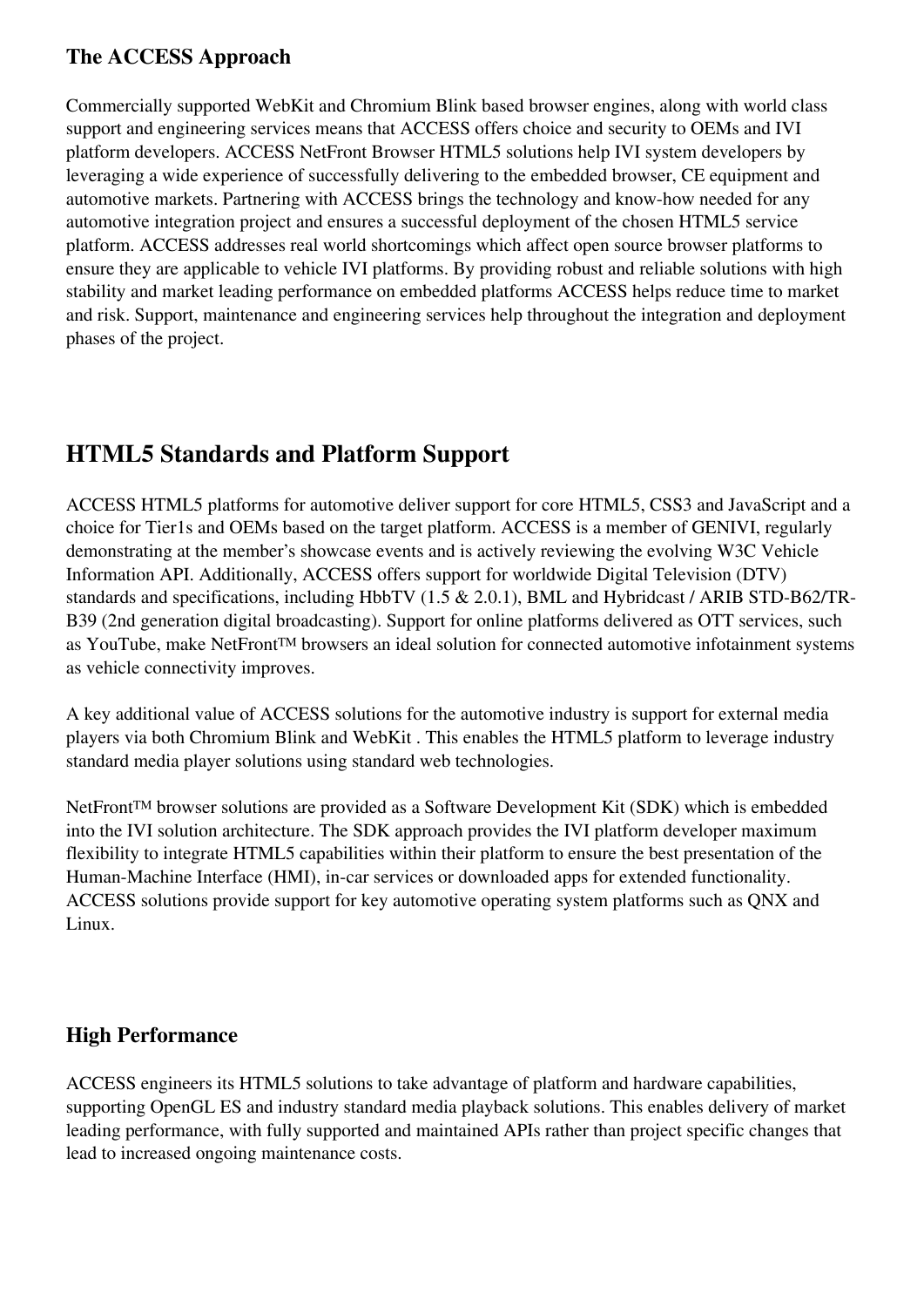## **Support**

NetFront™ Browser is a commercially provided and supported comprehensive solution that includes documentation and world class engineering support. ACCESS also provides professional services to tailor and optimize the solution for a particular device or environment and to ensure the success of the customer's automotive projects.

## **The Power of One Billion**

NetFront™ Browser solutions leverage ACCESS' market-proven experience in embedded and CE platforms to enhance open source browser technologies, being successfully deployed in over 1.5 billion devices throughout the world.

## **Key Features and Benefits**

- Choice of HTML5 engine : Chromium Blink or WebKit
- Advanced HTML5 features including Canvas 2D, Web Workers, Web Storage, CORS, Audio/Video tags, etc.
- WebGL, extending Java-Script™ to enable interactive 3D graphics
- CSS3 including Animations, 3D Transforms, Transitions and Media Queries
- Supports leading DTV technologies incl. CE-HTML, HbbTV, BML, Hybridcast and YouTube on TV
- Predictable memory usage to avoid platform memory fragmentation issues
- Highly portable with platform-agnostic porting APIs
- Open source enhanced with experience and technologies deployed in over 1.5 billion devices

## **Specifications**

### **Markup & Style Sheets**

- HTML5 (Audio/Video tags, Canvas, Web Workers, Web Storage, etc.)
- HTML 4.01, XHTML 1.1, XHTML Basic 1.1, CE-HTML, XML 1.1
- CSS1, CSS2, CSS3 (Media Queries, Animations, Transforms, Transitions, etc.)

## **Security**

- TLS1.2, NSS
- Configurable digital certificates

## **Browser SDK Features**

Embeddable HTML library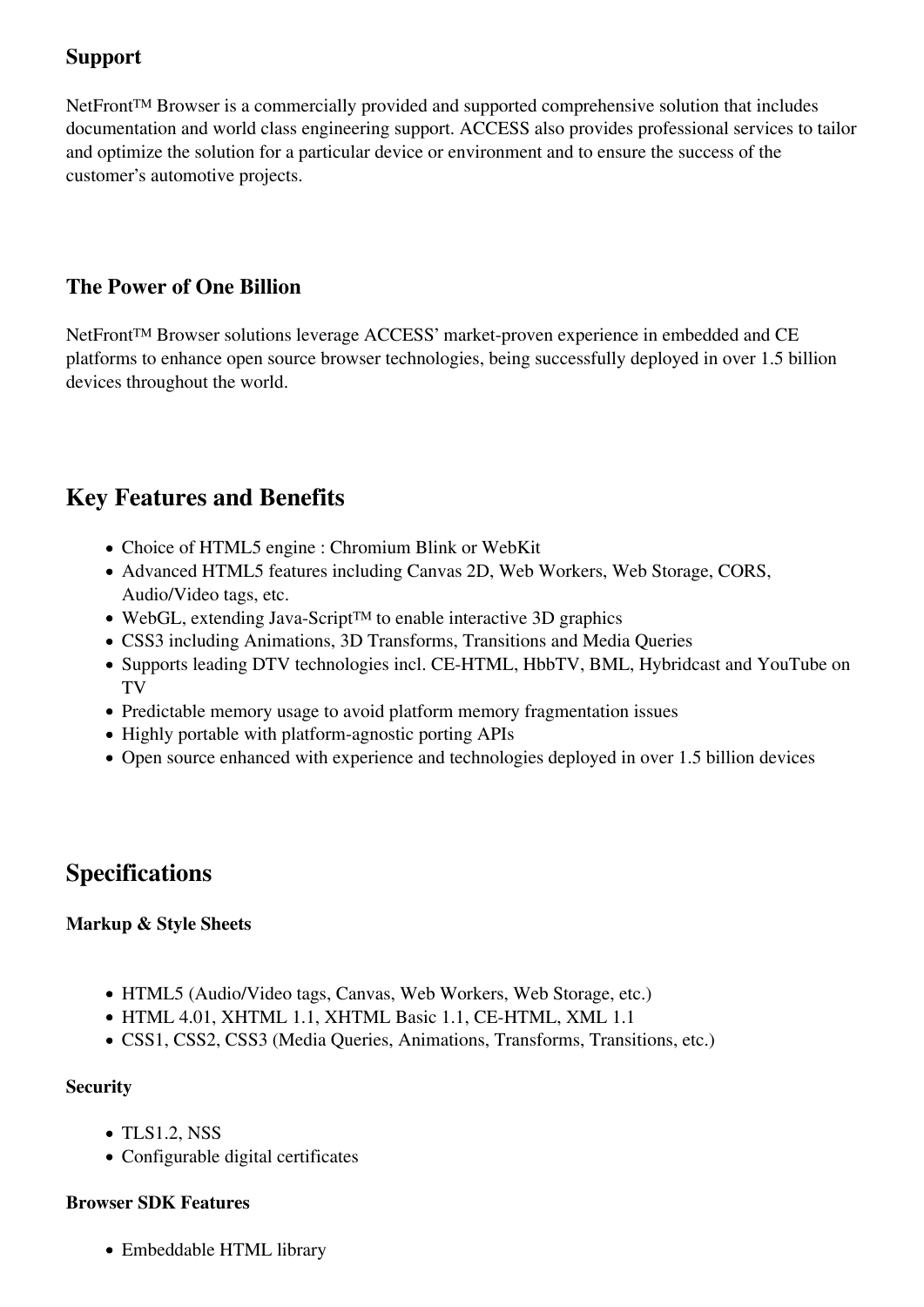- Configurable dynamic memory usage
- Cookie & Cache Management
- Tabbed browsing support
- Page history
- Configurable error pages

#### **Supported CPU Architectures**

TI OMAP, Renesas R-Car, Intel/x86, Freescale i.MX, ARM®, MIPS, SH

#### **Device Classes**

- Automobile Infotainment Systems
- Connected TVs & STBs
- PVRs / DVRs
- Game Consoles
- HDMI sticks
- Internet-capable Media Players

#### **Memory Usage**

- Code Size (uncompressed): WebKit 40MBytes Chromium 90MBytes
- RAM Size: recommended: WebKit: 128Mbytes+ Chromium 256Mbytes+ (single tab)

You will have the opportunity to opt out of receiving communications from us at any time by using the link in the newsletter or emailing your request to **privacy@access-company**.com. You may also wish to read our *privacy policy* that provides further information about how we use personal data.

#### [Back to top](https://eu.access-company.com/netfront-html5-platforms-for-automotive.html?#top)

### **Automotive Sales Contact**

To learn more about our products, [contact us today](https://eu.access-company.com/contact.html).

## **Related downloads**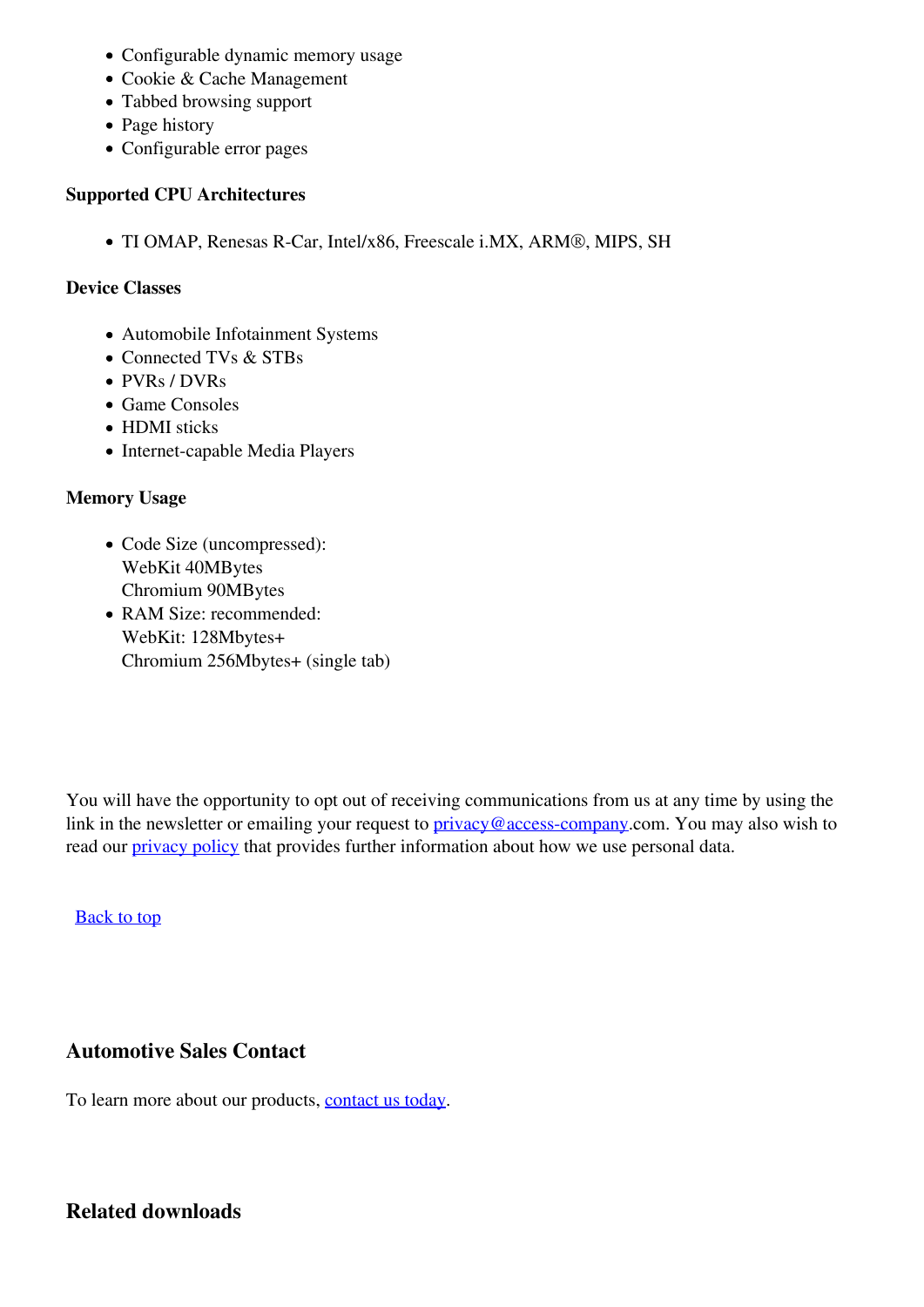ACCESS [HTML5 White Paper](http://mediapilot.access-company.com/html5-whitepaper-download.html)

## **FREE WEBINAR ON DEMAND**



Watch the <u>In car entertainment at the crossroads</u> – Dead end or road to the future webinar.

*Experts from ACCESS Europe discuss the next generation of in-car experiences*

## **FREE WEBINAR ON DEMAND**



Learn how to [secure in-car services with ACCESS and Irdeto](https://eu.access-company.com/automotive-world-webinar.html)

### **Automotive IoT whitepaper**



Download the [Gearing up for an IoT-enabled automotive world whitepaper](https://eu.access-company.com/automotive-iot-wp-2017.html) **focusing on Automotive and IoT**

### **Related products for Connected cars**

[ACCESS Twine™ Car](https://eu.access-company.com/access-twine-car.html)

NetFront<sup>™</sup> Browser BE for Automotive